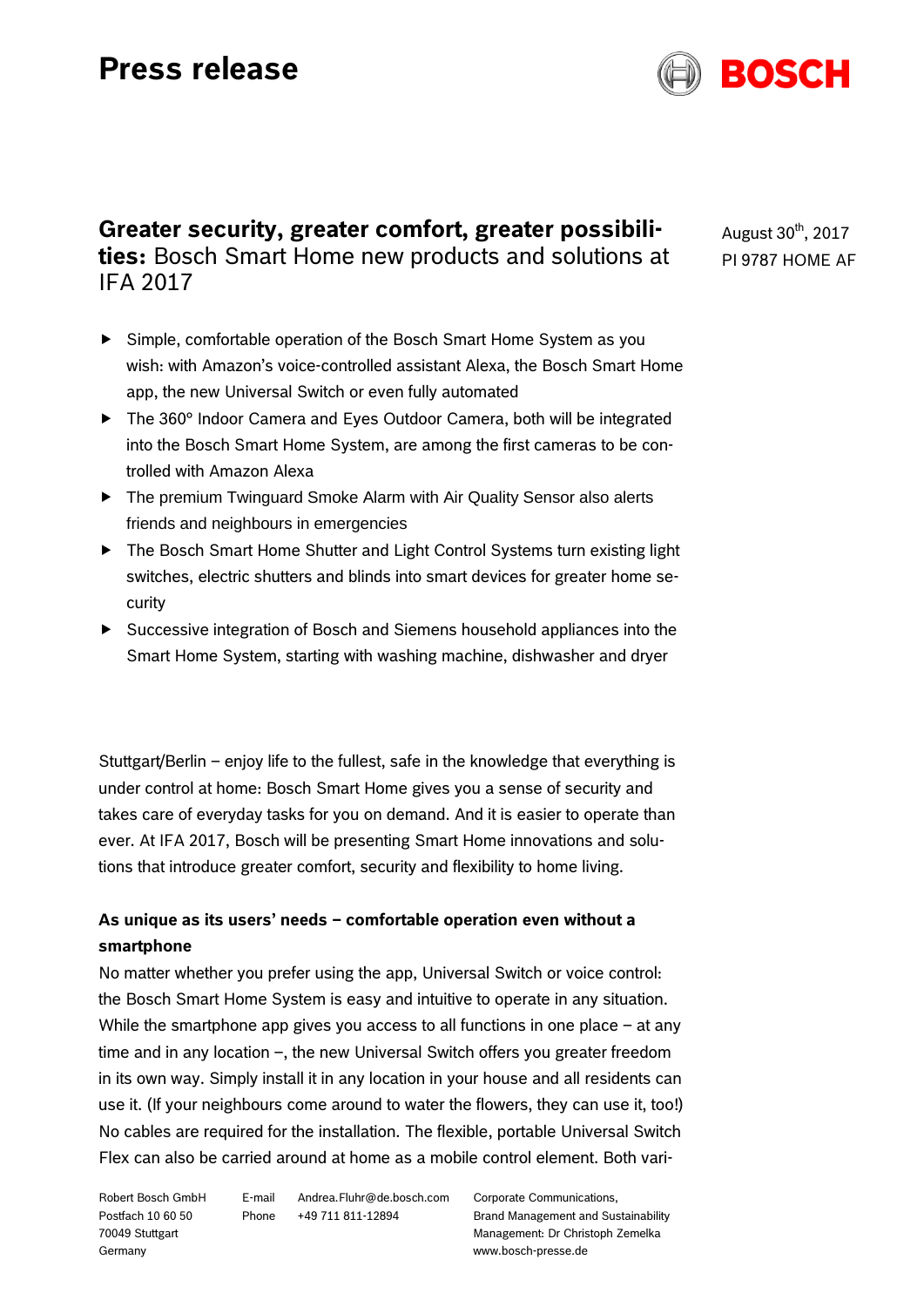ants can store up to four functions: for example activate one of the new, predefined "good morning" scenarios with just one touch of a finger to have your shutters opened, your radiator-thermostats set to the specified temperature, and the kettle put on in the kitchen for the morning cup of tea by way of the Smart Plug. When you leave the house, simply activate the "leaving home" scenario via the Universal Switch, and the system will secure your home automatically.

Bosch Smart Home even has a solution for residents coming home with their arms full of shopping bags: voice control. Thanks to Alexa, the voice-controlled assistant by Amazon Echo, you will be able to control the camera solutions by voice from the autumn of 2017 – and your complete Bosch Smart Home system from the spring of 2018.

The scenario manager function takes the Bosch Smart Home System another step further: it makes your everyday life easier by automating routine tasks completely. At specific times of the day, scenarios can be initiated automatically. Why not have your blinds open precisely at sunrise every day? Alternatively, specific device states can be set as triggers. You can have all lights in the house switch on when the kids are looting the sweets stash, for instance, or receive a push notification on your smartphone after the postman has delivered the post. Of course, you can still initiate scenarios by tapping the Universal Switch, via a widget or in the Bosch Smart Home app.

#### **More options for securing your home with our award-winning cameras**

Both the 360° Indoor Camera and the Eyes Outdoor Camera, winners of the Red Dot and IF Design Award 2017, are being upgraded. Currently available as stand-alone solutions, you can also have them integrated into the Bosch Smart Home System. They can also be controlled via the Bosch Smart Home app or the Universal Switch then. In addition, their integration upgrades your alarm system: as soon as an alarm is triggered, the situation can be verified using the camera recording.

From the autumn of 2017, both cameras will be among the first cameras in the world that are compatible with the Amazon Alexa voice control system. The camera image can even be viewed on a TV via Fire TV.

#### **Double security with the premium Smoke Alarm with Air Quality Sensor**

The Bosch Smart Home Twinguard offers you an extra level of security. Thanks to its professionally tried-and-tested Dual Ray technology, it recognises hazards even more reliably, which prevents false alarms. The Twinguard automatically sends an alert to your smartphone and informs you about the situation by means of a push notification or a phone call. On top of that, it allows you to specify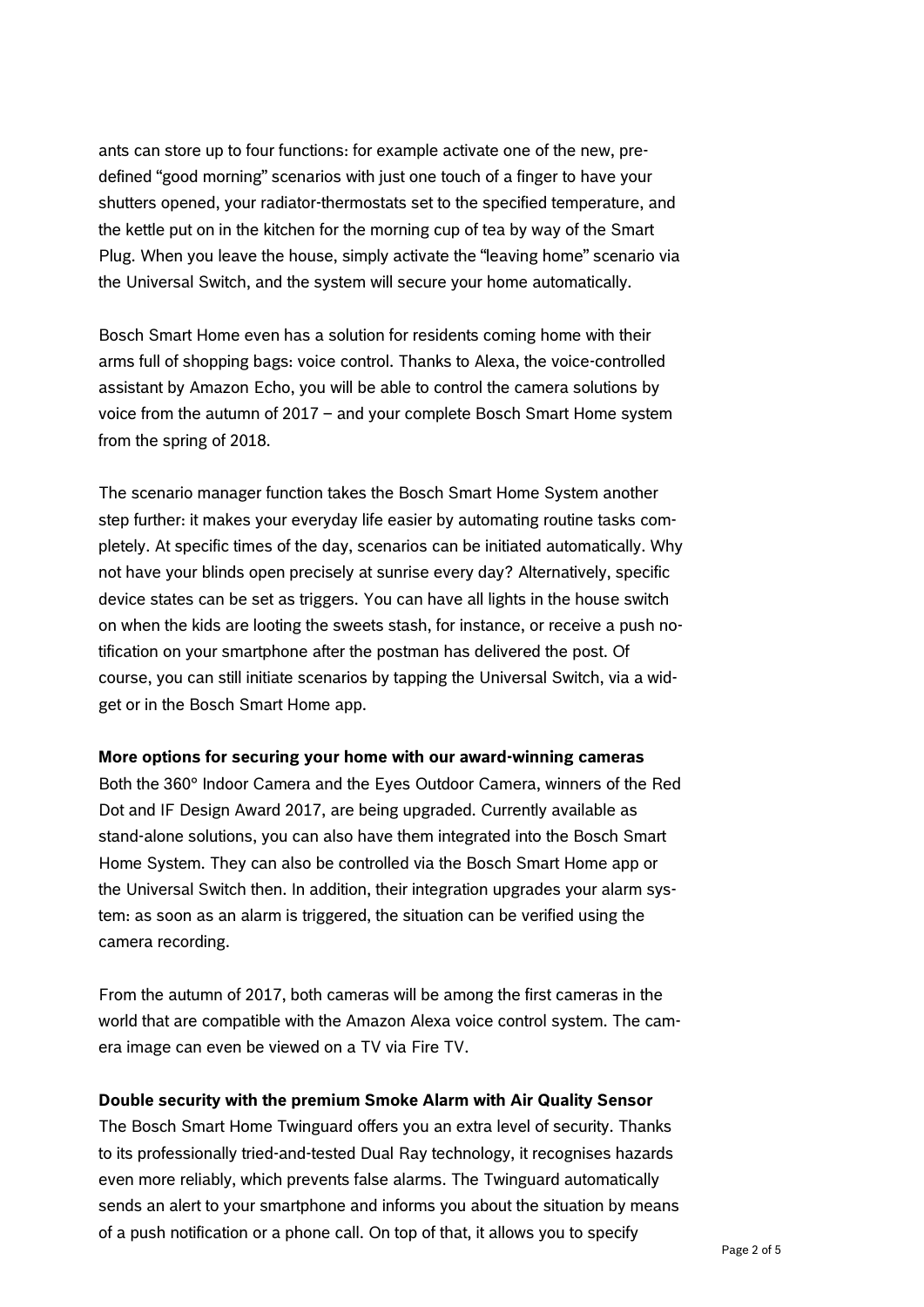friends and neighbours to be contacted automatically in case of an emergency – free of charge. While you are on holiday for example, the defined circle of people back home will be notified; they can verify the alarm and alert the police or fire services if necessary.

In addition, the air quality sensor that is integrated into the Twinguard turns the emergency device into an everyday tool. By measuring the temperature, humidity and air purity, it helps you improve the indoor climate in your home.

#### **Continuous expansion of the Bosch Smart Home System**

Bosch Smart Home intends to make smart technology as user-friendly as possible. We are continuously optimising, integrating and expanding existing solutions so you can control the increasing number of connectible devices in your home with one single app.

The new Bosch Smart Home In-wall controls for lights and shutters allow users to upgrade regular electric switches for blinds, shutters, awnings and lighting systems completely invisibly. Existing lights, blinds and shutters can be controlled as part of the Bosch Smart Home System or operated manually as before. Integrating them into your scenarios improves your home security even further. Take the presence simulation, for instance: irregular activation of the lights or blinds puts off burglars by creating the illusion of your home being used, even while you are away.

The gradual integration of household appliances into the Bosch Smart System saves you further time and effort. At IFA 2017, Bosch will be presenting its integration of selected Home Connect washing machines, dryers and dishwashers by Bosch and Siemens into its Smart Home System. More Home Connect appliances such as stoves, refrigerators and coffee machines will follow in 2018.

#### **Market launch**

- ▶ Bosch Smart Home Universal Switch and Universal Switch Flex: autumn of 2017 in Germany, Austria, France and Great Britain
- ► Bosch Smart Home Shutter Control In-Wall : autumn of 2017 in Germany and Austria
- ▶ Bosch Smart Home Light Control In-Wall : autumn of 2017 in Germany and Austria
- $\triangleright$  Scenario manager expansion: autumn of 2017 as a free update
- Option of integrating the Bosch Smart Home cameras into the system: autumn of 2017
- Voice control for the Bosch Smart Home cameras via Amazon Alexa: autumn of 2017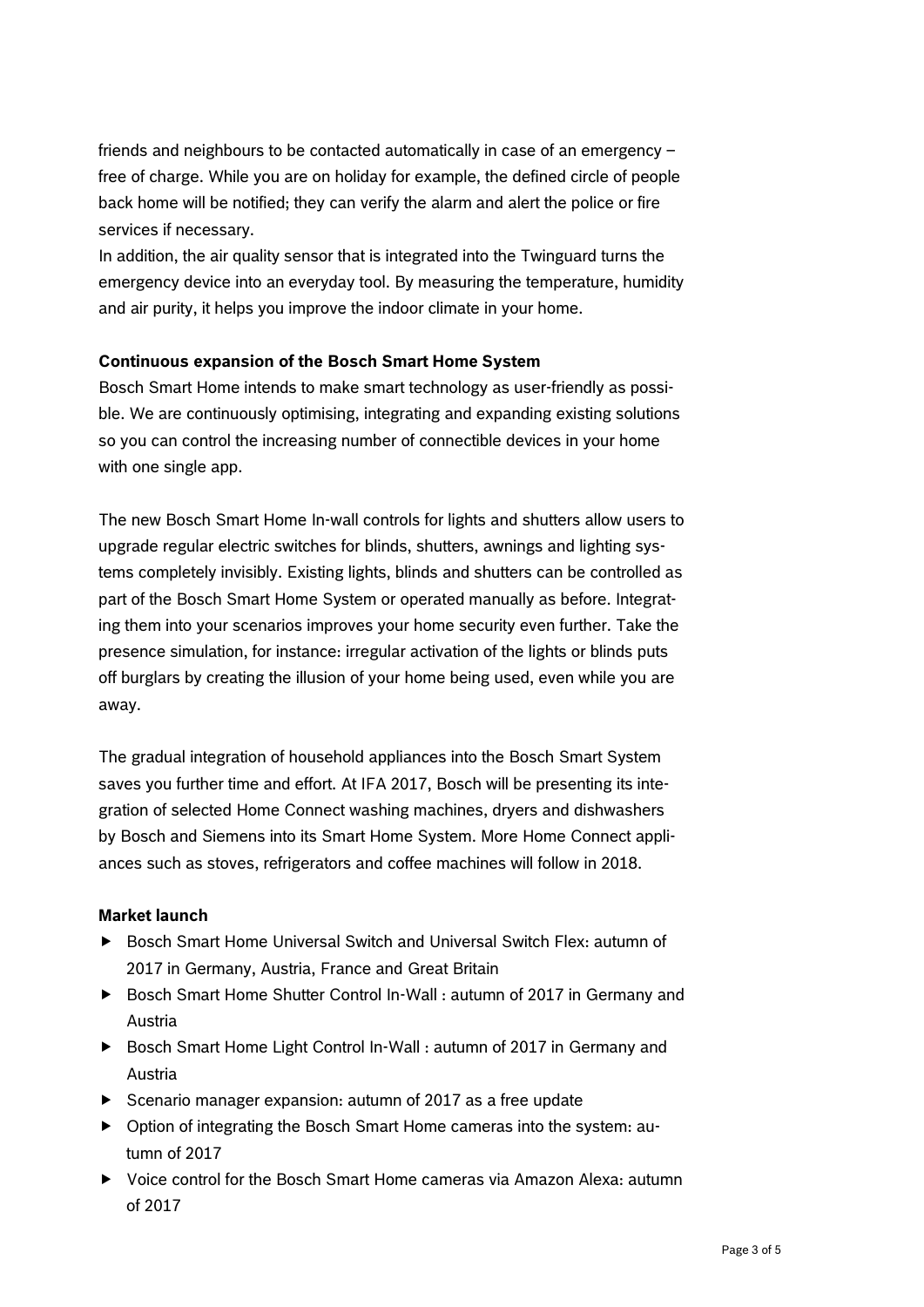- ▶ Voice control for the Bosch Smart Home System via Amazon Alexa: spring of 2018
- ▶ Bosch Smart Home Twinguard Smoke Alarm with Air Quality Sensor: autumn of 2017 in Germany, Austria, France and Great Britain
- Integration of selected Home Connect washing machines, dryers and dishwashers by Bosch and Siemens into the Smart Home System: autumn of 2017
- Two-step integration of additional Home Connect appliances into the Bosch Smart Home System: spring and summer of 2018

#### **Recommended retail prices (including 19% VAT)**

Bosch Smart Home Universal Switch: € 49.95 Bosch Smart Home Universal Switch Flex: € 59.95 Bosch Smart Home Shutter Control In-Wall: € 69.95 Bosch Smart Home Light Control In-Wall: € 64.95 Bosch Smart Home 360° Indoor Camera: € 249.95 Bosch Smart Home Eyes Outdoor Camera: € 349.95 Bosch Smart Home Twinguard Smoke Alarm with Air Quality Sensor Starter Set: € 199.95 Bosch Smart Home Twinguard Smoke Alarm with Air Quality Sensor: € 149.95

| <b>Contact:</b>              | <b>Contact person for press inquiries:</b> |
|------------------------------|--------------------------------------------|
| Robert Bosch Smart Home GmbH | häberlein & mauerer                        |
| Andrea Fluhr                 | Julia Zimmermann                           |
| Phone: +49 711 811-12894     | Phone: +49 30 726 208-364                  |
| Andrea.Fluhr@de.bosch.com    | Julia. Zimmermann@haebmau.de               |

*Robert Bosch Smart Home GmbH was founded as a wholly-owned subsidiary of Robert Bosch GmbH. Based in Stuttgart-Vaihingen, the company offers smart end customer solutions for the connected home from a single source.*

*Bosch Smart Home makes life in the home simpler by controlling routine tasks in the background, offering greater comfort, security, and energy efficiency. For more information, please visit* [www.bosch-smarthome.com](http://www.bosch-smarthome.com/)

*The Bosch Group is a leading global supplier of technology and services. It employs roughly 390,000 associates worldwide (as of: 31/12/2016). The company generated sales of 73.1 billion euros in 2016. Its operations are divided into four business sectors: Mobility Solutions, Industrial Technology, Consumer Goods, and Energy and Building Technology. As a leading provider of innovative solutions for the Internet of Things (IoT), Bosch specialises in Smart Homes, Smart Cities, Connected Mobility and Industry 4.0. Its expertise in the fields of sensors, software and services and its own IoT cloud allows the company to offer its customers complete, networked solutions that work across domains. The Bosch Group's strategic objective is to deliver innovations for a connected life. Bosch improves quality of life worldwide with products and services that are innovative and spark enthusiasm. In short, Bosch creates technology that is "Invented for life." The Bosch Group comprises Robert Bosch GmbH and its roughly 440 subsidiaries and regional companies in some 60 countries. Including sales and service partners, the Bosch global manufacturing and distribution association is present in al-*